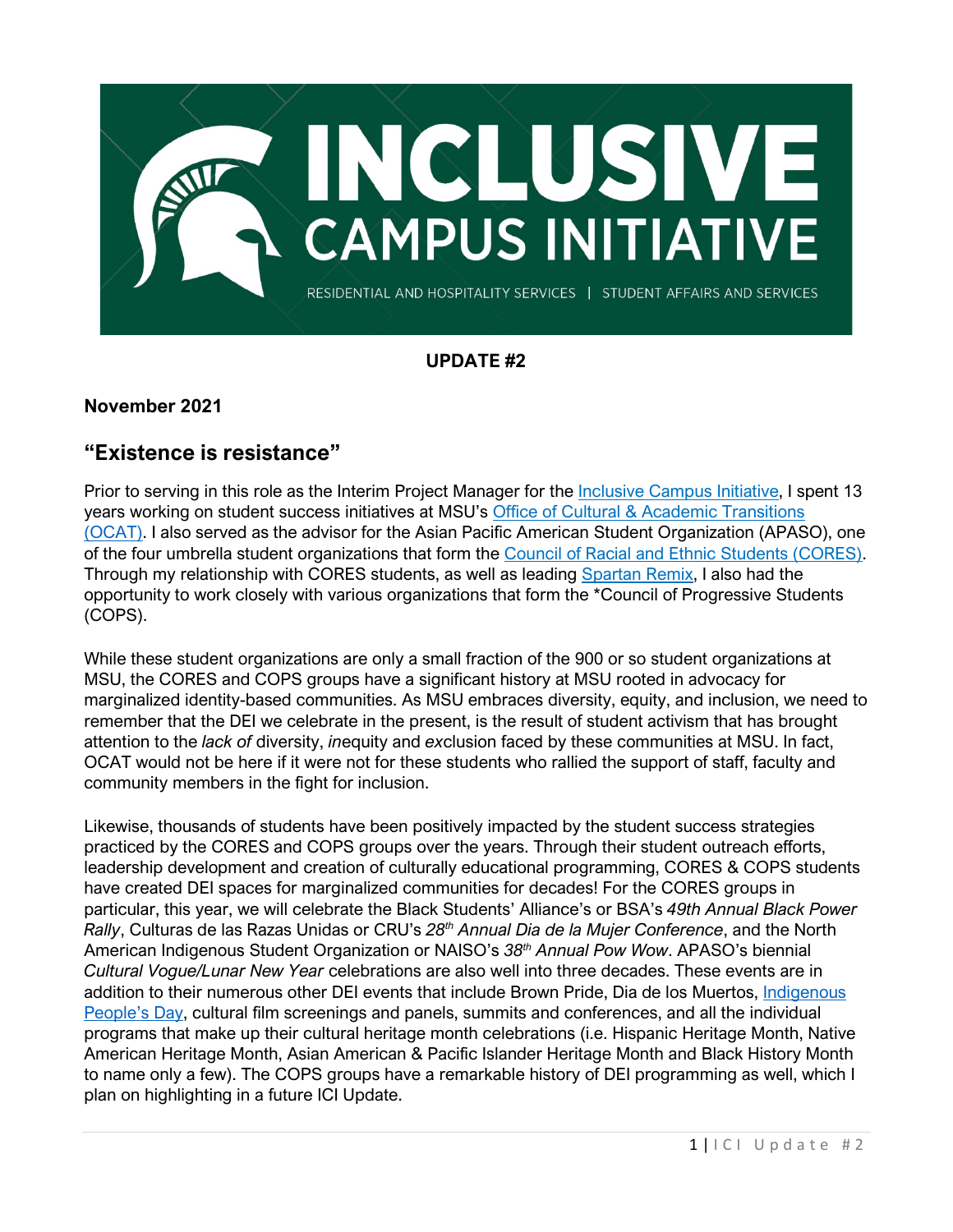DEI is not a new concept. DEI is an on-going celebration and affirmation of those who were historically excluded as MSU Spartans. For many communities, occupying spaces where they were not invited or were the recipients of policies intentionally aimed in keeping them out, their existence is resistance.

The Inclusive Campus Initiative honors the incredible past, present, and future DEI contributions of our student leaders.



\*The groups that make up the Council of Progressive Students (COPS) include Alliance of Queer and Ally Students, Arab Cultural Society, Campus Interfaith Council, Council of Students with Disabilities, International Students Association, Jewish Student Union, Muslim Students' Association, Student Veterans of America, and Women\*s Council.

\* \* \*

# **Want to learn more about the Inclusive Campus Initiative?**

*Would you like to get involved? Please reach out!*

I welcome the opportunity for conversations that lead to the sharing of thoughts, questions and concerns. I am available to listen, learn, and engage. How can you find me?

Mondays, Tuesdays, Wednesdays (1855 Place, 3rd Floor) Thursdays and Fridays (Office of Cultural & Academic Transitions (OCAT), Student Services Building, Rm. 339) Email: [kozarmea@msu.edu](mailto:kozarmea@msu.edu) Phone: 517-449-9148

\* \* \*





### **ICI Communications Assistant, Rebekah Long**

Help me welcome our new Inclusive Campus Communications Assistant, Rebekah Long. I first met Rebekah through her participation in OCAT's [Maximizing](https://ocat.msu.edu/e-pre-college/magic-maximizing-academic-growth-in-college/)  [Academic Growth In College \(MAGIC\),](https://ocat.msu.edu/e-pre-college/magic-maximizing-academic-growth-in-college/) a summer transition program for incoming MSU students. Beginning her freshman year through her sophomore year, Rebekah served as one of OCAT's interns. She is a motivated student leader at MSU who cares deeply about DEI issues. I admire her tremendously and look forward to the creative and innovative ways she will be able to contribute to the ICI. You might recognize her on a variety of MSU's outdoor inspirational images. Next time you enter the gate of the Kellogg Hotel & Conference Center parking ramp, look up!



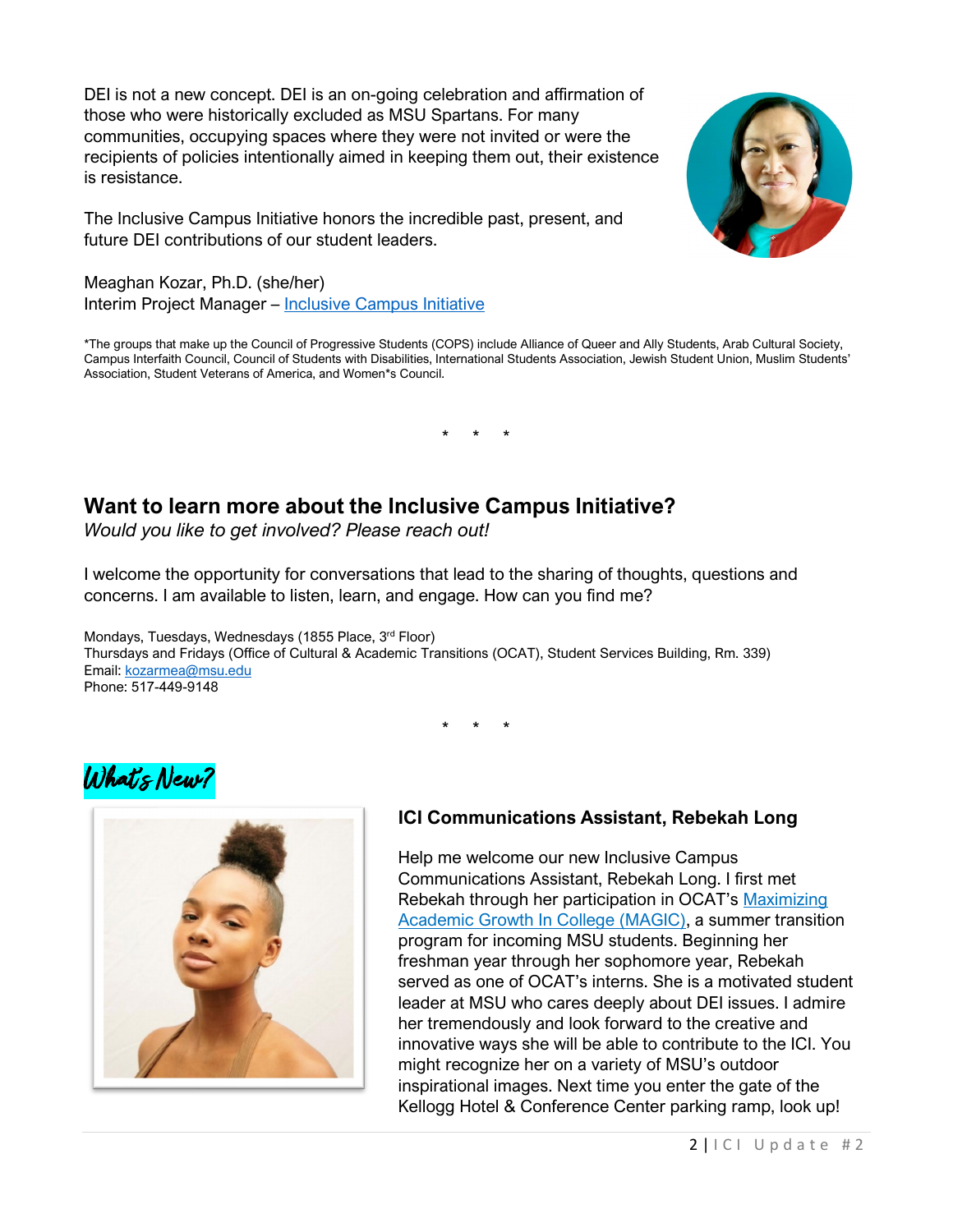#### *(Questions asked of Rebekah)*

- 1. **What are you studying at MSU?** "I am a premed student majoring in interdisciplinary studies. I plan to attend MSU's osteopathic school of medicine in 2023."
- 2. **Share some moments of pride you have experienced along your MSU journey. How can this inspire MSU students?** "Moments of pride I have experienced are the moments I'm able to connect with peers and faculty. It's so important to have honest communication about how university life plays a role in the larger world around us. In the Evan's Scholarship house, I advocated for the creation of the diversity and equity chair. This moment made me realize that it's possible to do anything with good intention. I also find pride in the opportunity to have studied abroad in Mexico to engage in different health practices. MSU students can be inspired because there are so many opportunities waiting for you to grasp. You just have to take it!"
- 3. **Share any challenges you have experienced as an MSU student. What did you learn?** "I experienced the challenge of an overactive ego and by that, I mean that not everything I do is going to be perfect. It's important to listen to others more rather than trying to do so much. I learned the importance of developing a routine of self-care. I have to be able to be in tune with myself before trying to help others. When I'm in tune with myself I am able to be more genuine and efficient. I am not a robot. I am a person who needs breaks and reflection to be better."
- 4. **What will you be doing in your role as the ICI Communications Assistant?** "In my role as the ICI communications assistant, I am building bridges between different student organizations, faculty, regional organizations, and national organizations to increase DEI efforts. I am also creating space for marginalized groups to create community and actionable change. It's important that I let people know they are not alone with the problems they experience."
- 5. **Where do you see yourself in 5 years?** "In 5 years, I'll be 26 so I will probably be traveling around the country helping those with medical and social issues. I plan to get trained as a yoga teacher and EMT so I can help people with their spiritual needs as well their physical ailments."

\* \* \*



*Mark your calendars for a few upcoming cultural and identity-based events taking place at MSU. This is only a partial listing of DEI campus-wide events.* 

- **Inclusive Campus Virtual Community Forum Nov. 1 – Topic: DACA student safety** o **[Zoom Log-in](https://msu.zoom.us/j/94900308223) Pass: inclusion**
- **Dia de los Muertos [hosted by UAB and Culturas de las Razas Unidas \(CRU\) Nov. 4](https://uabevents.com/node/436)**
- **[Women\\*s Initiative for Leadership Development \(WILD\)](https://www.msuwildconference.com/) Conference Nov. 6**
- **Black Power Rally [hosted by Black Students' Alliance](https://www.instagram.com/p/CVTM_hllExC/) Nov. 9**
- **[Veterans Day Open House Nov. 12](https://www.instagram.com/p/CVdC3UqleV8/) [\(Contact SVRC\)](http://veterans.msu.edu/)**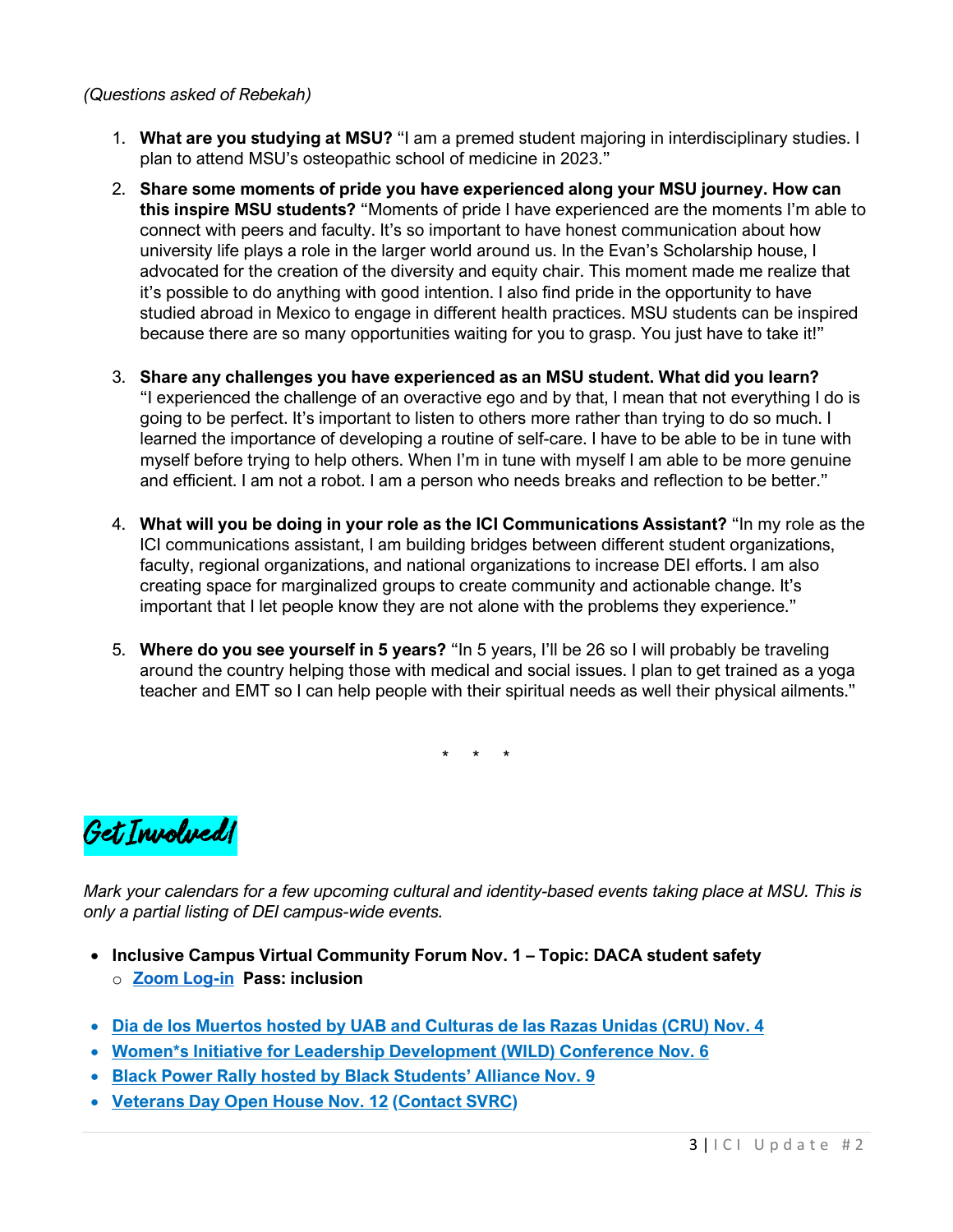- **[Midwest Asian American Students Union](https://ocat.msu.edu/asian-am-cultural-programming/) Leadership Summit Nov. 12-14**
- **Inclusive Campus Virtual Community Forum Nov. 15 – Part of Black Excellence Week** o **[Zoom Log-in](https://msu.zoom.us/j/94900308223) Pass: inclusion**
- **[Transgender Day of Remembrance Nov. 20](https://ocat.msu.edu/wp-content/uploads/2021/10/SAVE-THE-DATE.png)**
- **[Annual Thanksgiving Day Unity Dinner Nov. 25](https://ocat.msu.edu/thanksgiving-unity-dinner-2/)**



(Click images to enlarge. Photo on right: Some of the incredible staff that help make the [Thanksgiving Unity Dinner](https://ocat.msu.edu/thanksgiving-unity-dinner-2/) possible.)



*November is Native American Heritage Month. (Events are currently being scheduled.) Stay connected to campus DEI opportunities with these calendars of events:*

- [Office of Inclusion and Intercultural Initiatives](https://inclusion.msu.edu/events/index.html)
- [Office of Cultural & Academic Transitions](https://ocat.msu.edu/)
- [Gender and Sexuality Campus Center](https://gscc.msu.edu/programs/program-calendar.html)

Social Media Recommendations!

Here are this month's Top Four choices for Instagram pages to follow based on the frequency of activity, audience engagement and inclusion of DEI campus events.

|            | <b>@comartscidei</b> [College of Communications Arts and Sciences Office for Diversity, Equity & Inclusion] |
|------------|-------------------------------------------------------------------------------------------------------------|
| @msu sas   | [MSU Student Affairs & Services]                                                                            |
| @msugencen | [Center for Gender in Global Context]                                                                       |
| @doso msu  | [MSU Dean of Students Office]                                                                               |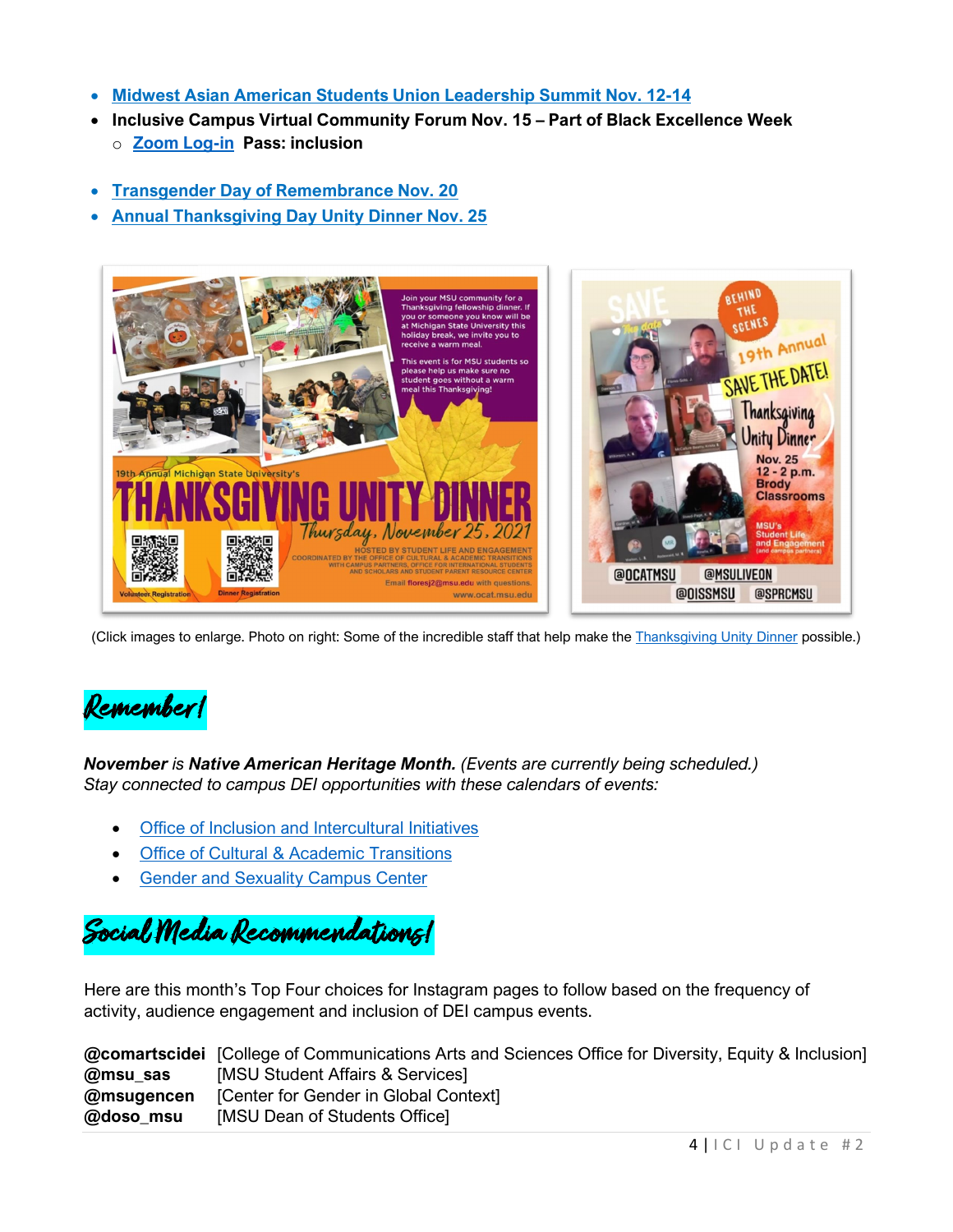## **INCLUSIVE CAMPUS VIRTUAL COMMUNITY FORUMS –** *Student-centered DEI*

The ICI Virtual Community Forums aim to provide a consistent space for increasing communication and visibility of DEI efforts that are student-centered on campus. These forums create an opportunity for students to share concerns, ask questions and engage in a discussion with a guest administrator about a topic centered on campus safety.



**Monday, Nov. 1 – Topic: Campus Safety – DACA student safety,** featuring East Lansing Mayor, Jessy Gregg and Lieutenant of the Community Engagement Bureau Dan Munford.





- **(Oct. 20)** CORES & COPS [COVID-19](https://web.microsoftstream.com/video/aa303432-9de0-45df-8342-664a676baa15)  [Town hall \(Part II\) with President Stanley,](https://web.microsoftstream.com/video/aa303432-9de0-45df-8342-664a676baa15)  [Provost Woodruff, and Dr. Weismantel](https://web.microsoftstream.com/video/aa303432-9de0-45df-8342-664a676baa15)
- **#2 (Sept. 27)** [Campus Safety –](https://mediaspace.msu.edu/media/Inclusive+Campus+Initiative+Virtual+Community+Forum+9.27.2021+Guest+Marlon+C.+Lynch/1_ct6bt739) Policing [@ MSU with Vice President for Public](https://mediaspace.msu.edu/media/Inclusive+Campus+Initiative+Virtual+Community+Forum+9.27.2021+Guest+Marlon+C.+Lynch/1_ct6bt739)  [Safety and Chief of Police, Marlon C.](https://mediaspace.msu.edu/media/Inclusive+Campus+Initiative+Virtual+Community+Forum+9.27.2021+Guest+Marlon+C.+Lynch/1_ct6bt739)  [Lynch video recording](https://mediaspace.msu.edu/media/Inclusive+Campus+Initiative+Virtual+Community+Forum+9.27.2021+Guest+Marlon+C.+Lynch/1_ct6bt739)
- **#1 (Sept. 13)** [Campus Safety with Chief](https://mediaspace.msu.edu/media/Inclusive+Campus+Initiative+Virtual+Community+Forum+9.13.2021+Guest+Dr.+Jabbar+R.+Bennett/1_psuy9k1v)  [Diversity Officer, Dr. Jabbar R. Bennett](https://mediaspace.msu.edu/media/Inclusive+Campus+Initiative+Virtual+Community+Forum+9.13.2021+Guest+Dr.+Jabbar+R.+Bennett/1_psuy9k1v)  [video recording](https://mediaspace.msu.edu/media/Inclusive+Campus+Initiative+Virtual+Community+Forum+9.13.2021+Guest+Dr.+Jabbar+R.+Bennett/1_psuy9k1v)

Upcoming!

**Monday, Nov. 15** – Topic TBA, \*Hosted by Black Students' Alliance (Part of BSA's Black Excellence Week)

\* \* \*

**\*All forums are held 5-6:15 p.m. EST.\*** 

5 | ICI Update # 2